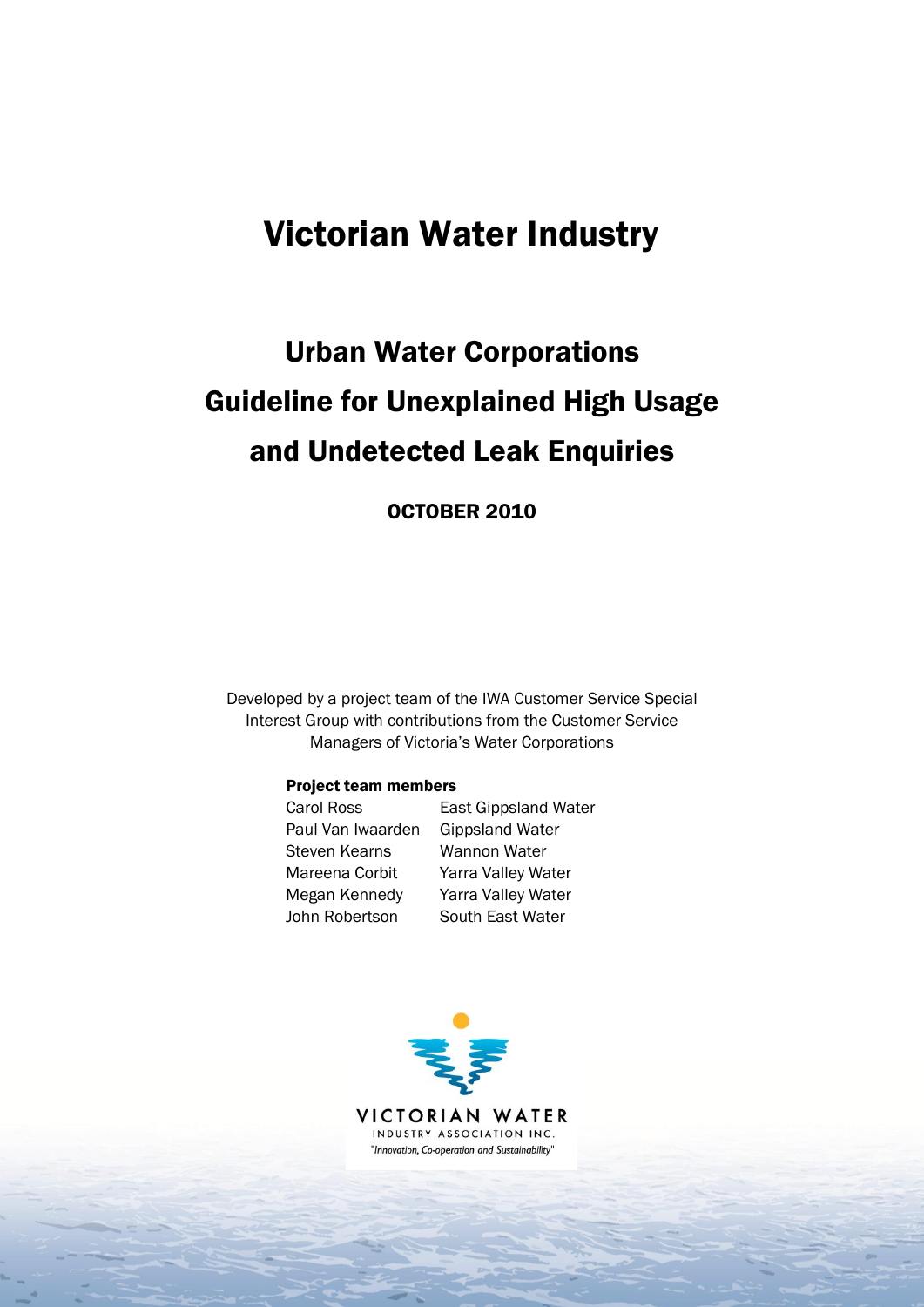

October 2010

# **Table of Contents**

| Minimum Guideline for calculating leaks & unexplained high usage allowance 7 |  |
|------------------------------------------------------------------------------|--|
|                                                                              |  |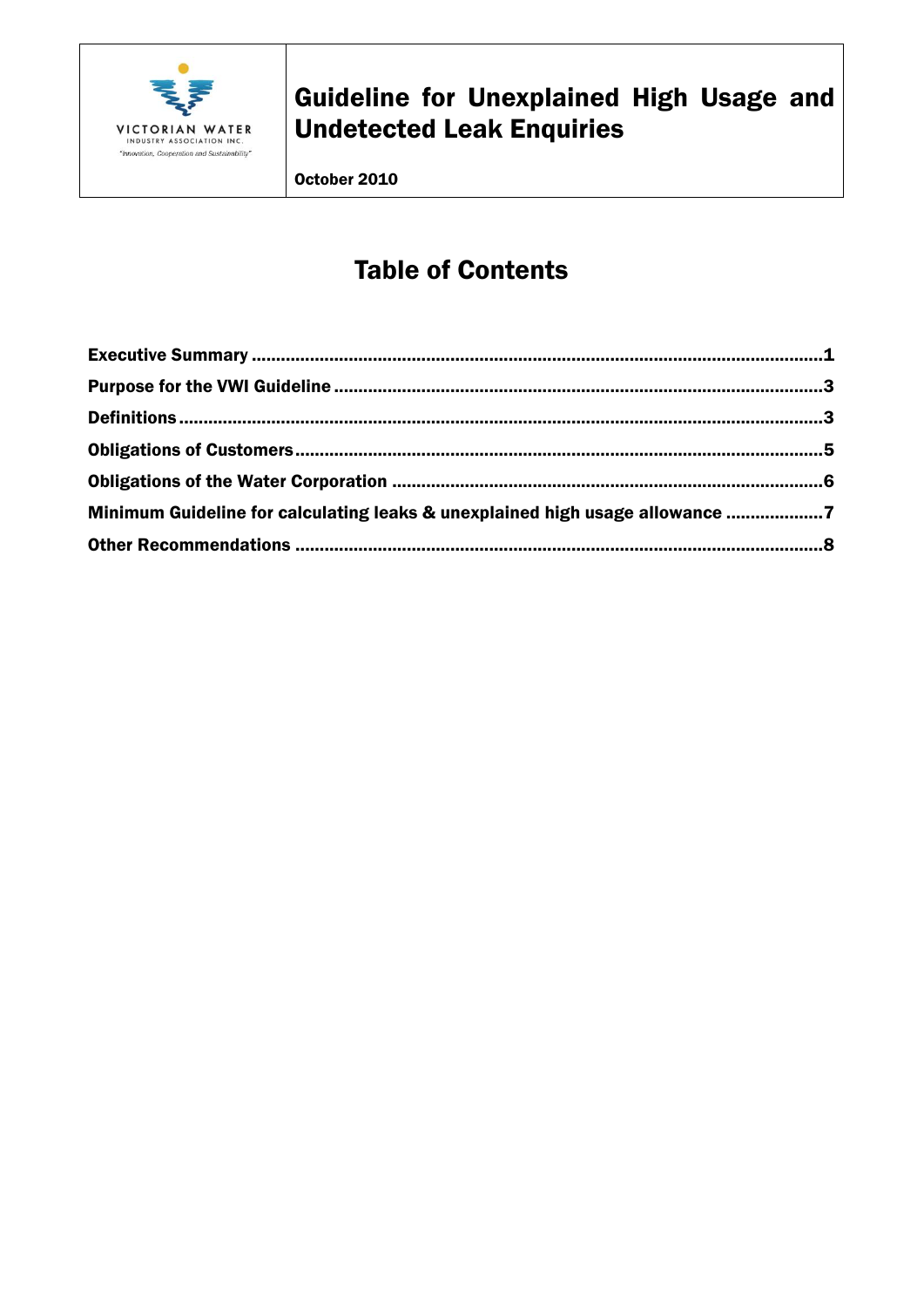

#### October 2010

### <span id="page-2-0"></span>Executive Summary

The Institute of Water Administration (IWA) Special Interest Group (SIG) for Customer Service met in November 2007 and discussed developing an acceptable industry standard for handling complaints raised by customers who receive a large water account either due to a leak at their property or due to unexplained high usage. It was identified that there was a need for consistency in the way water corporations handled these enquiries and developing a guideline would be an effective way to improve customer service and reduce complaints to both the water corporations and the Energy and Water Ombudsman (Victoria) (EWOV).

As many parts of the State have been drought affected for extended periods of time, customers generally have become more conscientious in their efforts to conserve water and have higher expectations of water corporations and the service and assistance they provide.

The Customer Service SIG wanted to develop a guide for all water corporations that further supported and promoted the message that both individuals and water corporations are responsible for water conservation.

It was decided that the guideline should be a "one stop shop" to assist in determining the roles and responsibilities of both parties under the relevant legislation to make it effective in establishing a basis for the decision making process while investigating the customer's enquiry.

The High Usage Leak Allowance (HULA) team was formed to investigate the current processes practiced by all of Victoria's water corporations, report on any consistent practices and identify opportunities for improvement for the water industry.

A matrix was developed to show what is currently offered across the Victorian Water Industry and revealed that the majority of water corporations offered account reductions for customers who have had undetectable leaks repaired by qualified plumbers. These reductions usually represented 50% of the cost of the water lost for the period of the leak and any applicable waste water volumetric charges if that water did not enter the sewer.

Any reduction in charges by a water corporation for a leak would be considered only after a customer has re-assessed all their plumbing works due to the likelihood of all pipes being of the same age, and the stipulation that another leak allowance would not be made. The guideline includes a recommendation that only one customer service gesture would be made per customer, per property, every five years, to reflect this expectation.

In relation to high usage complaints, it was found that a more rigorous process could be applied to identify reasons for continual high usage or a one off high usage event. EWOV facilitated a meeting with water industry customer service representatives in 2007 to develop a consistent approach to handling such enquiries. Three members of the HULA team were originally involved in this process and it is generally accepted as the most comprehensive approach to resolving those customer enquiries.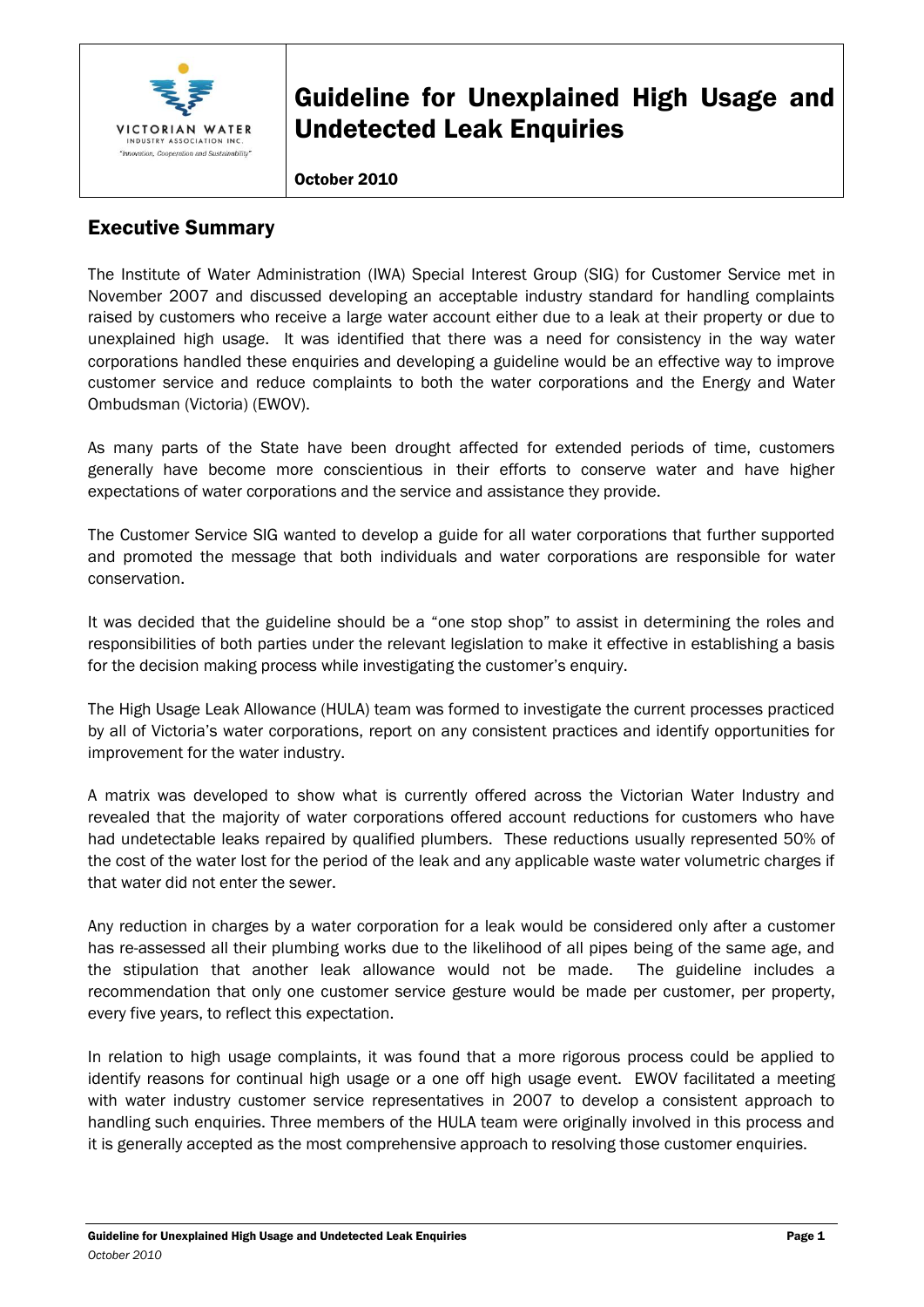

#### October 2010

The findings indicated that on a case by case basis the majority of water corporations offer some kind of special "once in a life time" customer service gesture to customers with genuine unexplained high usage, particularly if the customer was diligent in their efforts to conserve water. The matrix showed the Victorian Water Industry's approach in determining an appropriate amount was much more inconsistent than that of leaks.

This resulted in the recommendation to apply the same 50% rule to the portion of unexplained high usage, with the same proviso that the customer be diligent in their efforts to conserve water and could not then make another claim for the next five years for the same property.

The recommendation that the amount be capped at \$1,000 and applied to both unexplained high usage claims and leak allowances was considered a fair concession by industry representatives, though many water corporations advised that they would continue to offer this concession without any cap.

Domestic insurance policies do not generally cover defined events of water loss due to theft or leaks. It was found that there are opportunities for most water corporations to promote government funded programs such as the Utility Relief Grant Scheme to customers in hardship, before offering a customer service gesture.

It should be noted that this guideline is a Customer Service initiative designed to educate customers on their obligations as a water customer and provide assistance to customers who are diligent in their efforts to conserve water. This is not a hardship guideline. Further, it should be noted that this guideline applies to customers of urban water corporations and does not extend to customers of rural water corporations.

It is recommended that this document be used by water corporations and the Ombudsman as a Victorian Water Industry guideline when:

- Considering a fair and reasonable approach to resolving individual customer's high usage enquiries.
- Reviewing policies in regards to handling high consumption enquiries to provide greater consistency across the industry.

It is generally considered that this guideline will contribute to an increase in customer satisfaction, a decrease in complaints, issues relating to hardship, the volume of lost water and the amount of outstanding debt for each water corporation.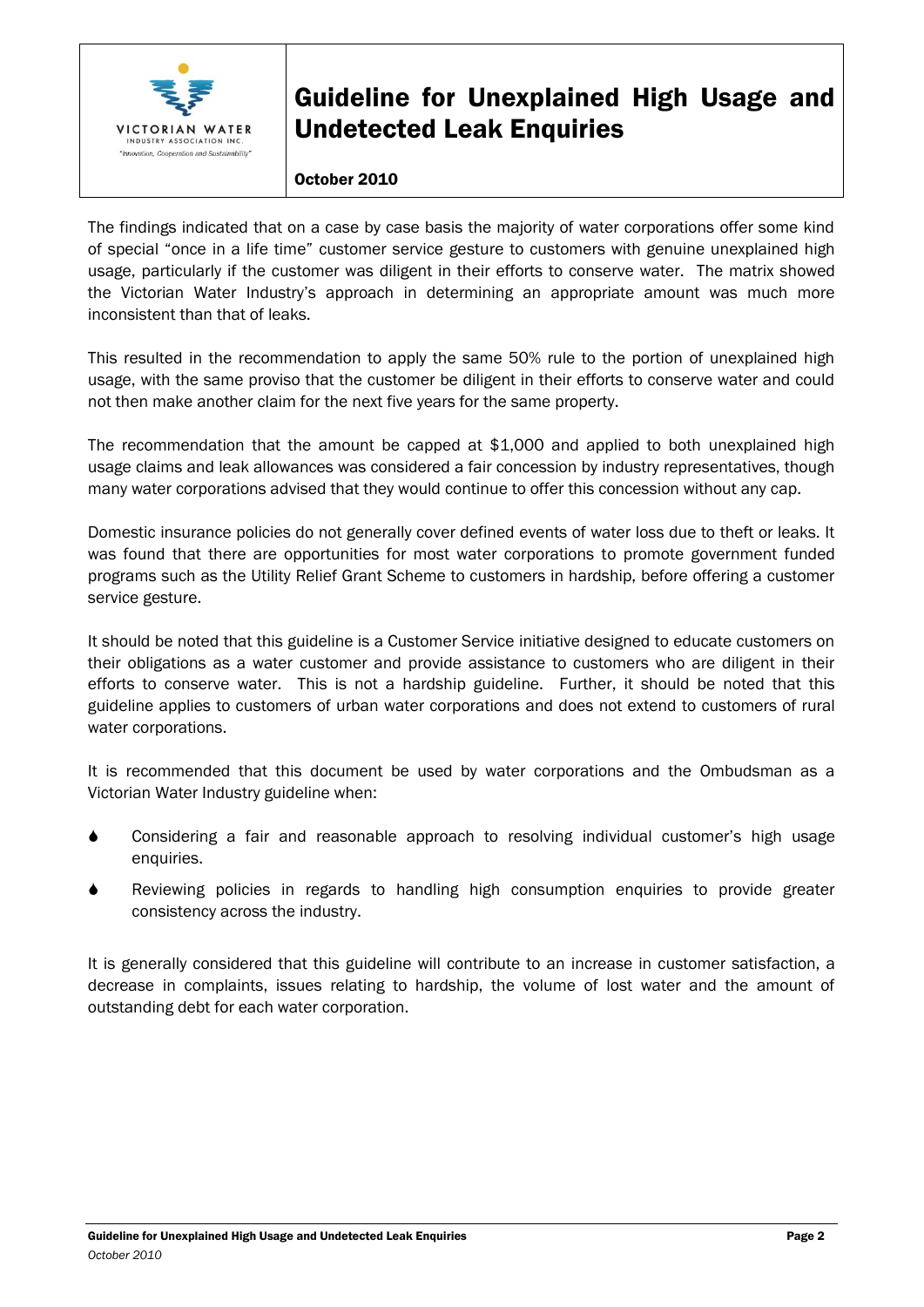

#### October 2010

### <span id="page-4-0"></span>Purpose for the VWI Guideline

*Develop a minimum Victorian Water Industry Guideline for the handling of detectable & undetectable leaks and high consumption enquiries while promoting water conservation to customers.*

*To be successful this industry guide requires the co-operation of both water corporations and their customers to maintain communication.*

### <span id="page-4-1"></span>**Definitions**

#### **Customer**

- Must be a customer of an urban water corporation.
- ◆ A customer can be an owner/tenant or occupier.

#### Residential & Non Residential Customers

- Must be a customer of an urban water corporation.
- Own and occupy a serviced property connected to the water corporation's water or wastewater systems.
- Own a serviced property connected to the water corporation's water and wastewater systems, but do not occupy it – for example, a landlord or an owner of an unoccupied property.
- Occupy a serviced property which is connected to the water corporation's water or wastewater system and are liable to pay water usage or wastewater volumetric charges – for example a tenant.

#### Leak

A hole or other opening caused by age or damage through which water is lost.

#### Detected Leak

A leak which is visible under normal inspection conditions and procedures.

#### Undetected Leak

A leak which is not visible under normal inspection conditions which requires special assistance to locate.

An Undetected Leak is usually a burst pipe either underground, under concrete or underneath a building where no visible sign of water loss could have been reasonably detected (e.g. dampness or excessive growth in the vicinity or on the surface above the ground) by the customer prior to the water corporation issuing an account.

The definition also includes customers who have a disability that would prevent them from detecting the leak.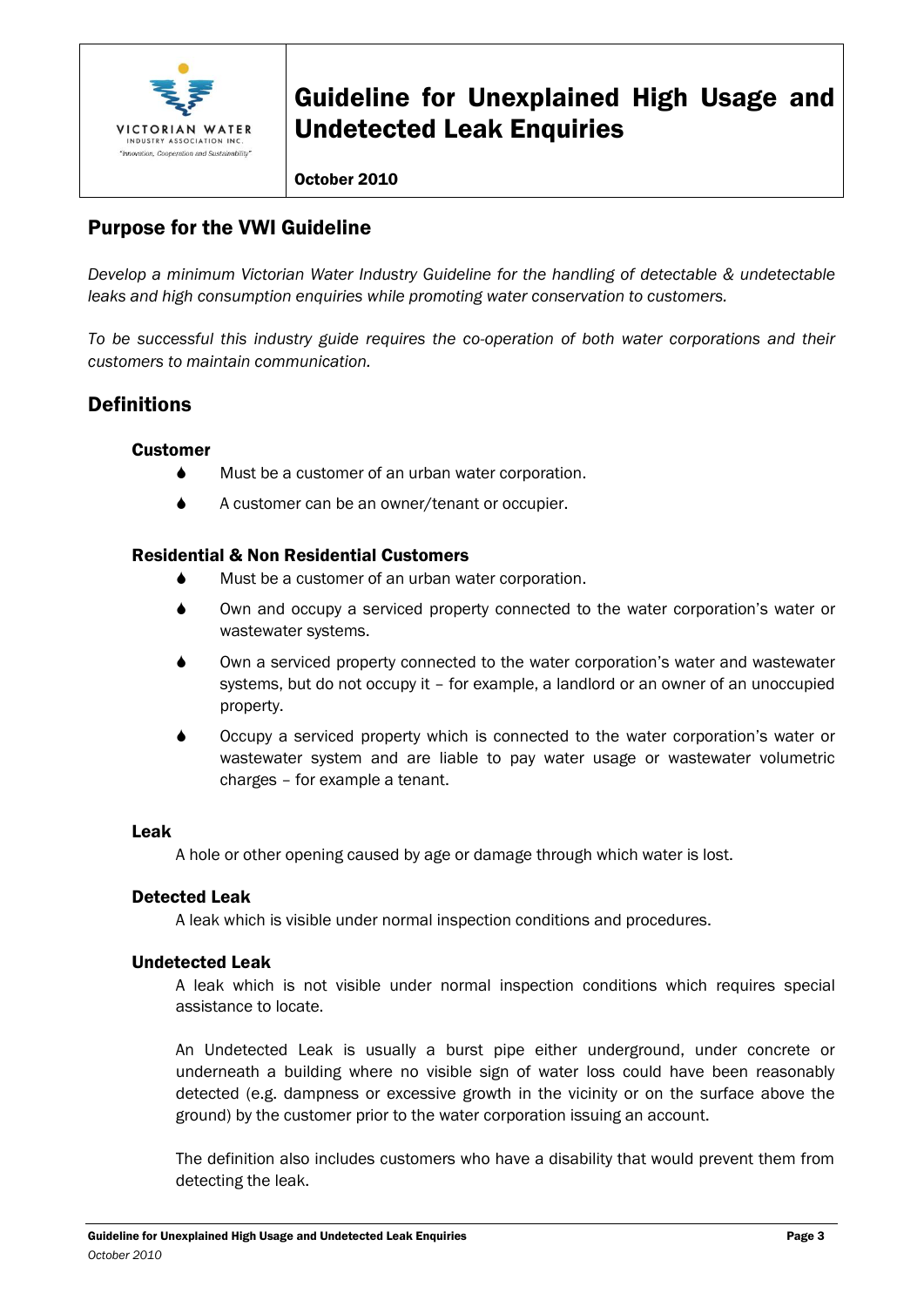

#### October 2010

#### High Consumption

High Consumption is considered to be a larger than normal amount of water usage measured in kilolitres (as opposed to an increased dollar amount) that is not a leak but still constitutes a significant increase when compared to the customers normal usage for the same time over previous years. It may be explainable by the customer after referring to the EWOV High Bill Investigation Procedure (February 2009).

#### A One Off Unexplained High Consumption Event

Refers to a situation where a customer genuinely cannot account for a limited period of high usage over a single quarter after working through the EWOV High Bill Investigation Procedure and ruling out all of the reasons highlighted. Unexplained usage is often attributed to either water theft or a one off event that the account holder has not been made aware of.

#### URG – Utility Relief Grant

A financial concession for a utility account available through the Department of Human Services for customers experiencing hardship. Generally only granted once every two years.

#### Water Corporation

Includes urban water corporations only. Where a water corporation comprises both urban and rural operations, this guideline only applies to the urban operations of the water corporation.

#### Water Supply

Is defined as any part of a hot or cold water service that is connected to a drinking water supply, from the point of connection to the water supply to the points of discharge of the service. Water supply also includes any part of a non-drinking hot or cold water service or rainwater service, from the point of connection to the water supply to the points of discharge of the service.

#### Water by Agreement (Private Main)

A property serviced by a private water main extension and/or where the customer is required to enter into a Supply by Agreement with the water corporation for the supply of water. This is defined as a private water supply service which provides water to one or more customers' properties, where the water corporation's water main does not front or pass through the customer's property or where the property is not located within an urban water supply district. The maintenance and responsibility of the private line remains with the property owner.

#### Eligibility Criteria:

- Residential and Non Residential customers.
- Not for profit Organisations Schools, hospitals, nursing homes, churches, charitable, outdoor sporting and recreational groups.
- Rural Properties.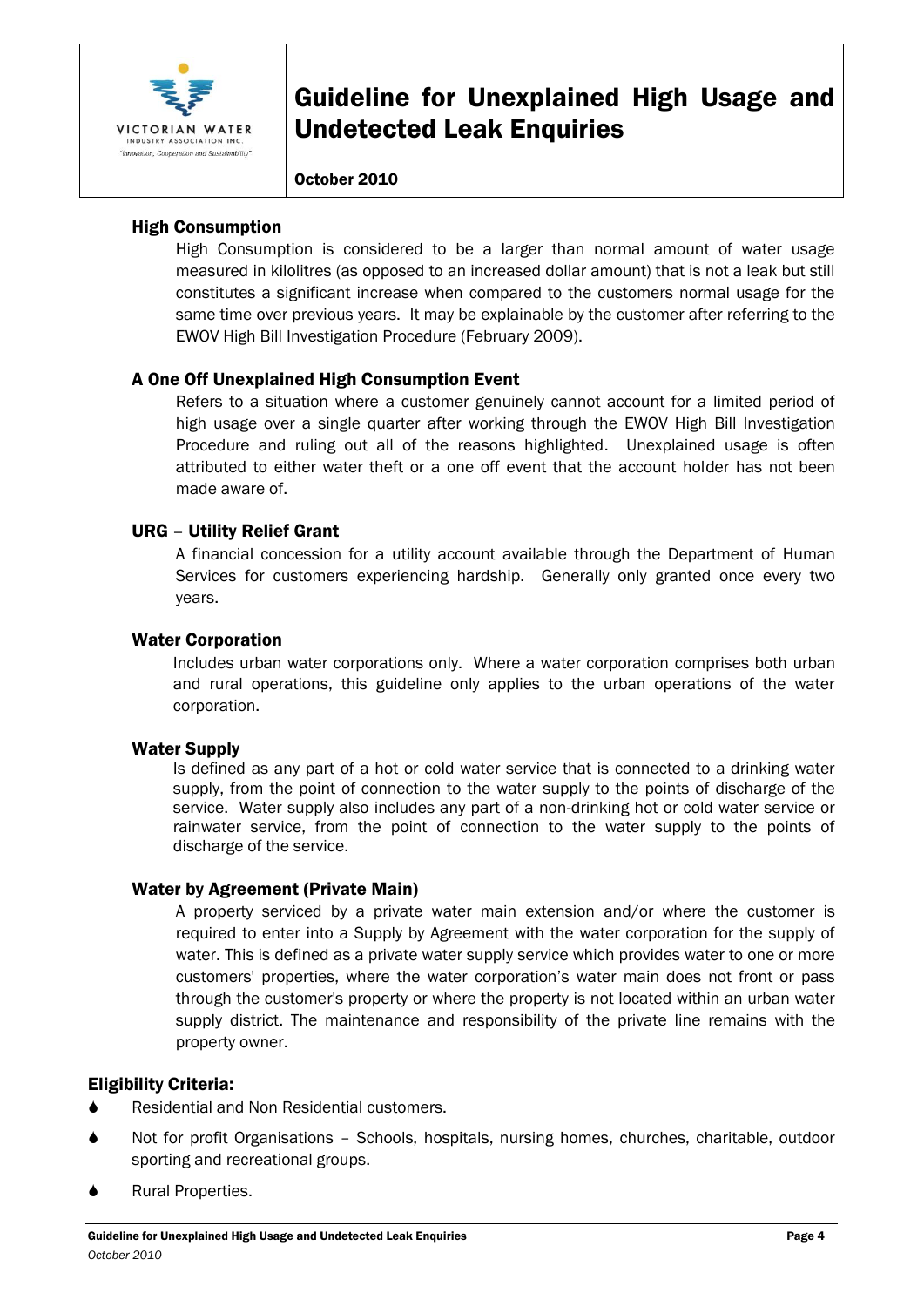

#### October 2010

#### Exclusions:

- Customers with a detectable leak excluded from any reduction on their account as it is the customers responsibility to regularly inspect their property, maintain their internal plumbing and take immediate action when a leak is detected. Notwithstanding, water corporations will take into consideration any special needs of a customer that may impede their ability to detect leaks.
- Customers with undetectable leakage from galvanised iron pipes excluded as galvanised pipes and fittings are likely to be corroded and should have been replaced prior to the leakage occurring.
- Water by agreement customers excluded as the agreements are so varied across the industry and may not be fronted by a main.
- Large volume customers that are covered under waterMAPs excluded as these customers are required to closely monitor their usage as required by waterMAPs.
- Irrigation customers where entitlements are secured by a water share issued under Division 2 of Part 3A of the Act or by a take and use licence issued in accordance with sections 51, 53, 56, 58 and 62 of the Act.

### <span id="page-6-0"></span>Obligations of Customers

- 1. All reasonable effort, as defined in EWOV's High Bill Investigation Procedure (Part 3 Water), must be taken by the owner to ensure that the property's water infrastructure is maintained in good working order. This includes repairing leaks in a timely manner to conserve water and reduce potential costs.
- 2. Tenants have an obligation to report a suspected leak to the owner/managing agent.
- 3. The repair of leaks on a water supply must be undertaken by a plumber that is licensed or registered with the Plumbing Industry Commission. Customers must provide a plumbing report to help substantiate the claim and to ensure that the works undertaken meet current plumbing standards.
- 4. Where eligible, customers are encouraged to investigate a URG application and repayment program in conjunction with the water corporation's hardship policy. Note: the customer may receive a greater leak allowance through a URG compared to the water corporation's offer.
- 5. Customers are required to make application within 90 days from the due date of billing period, which substantiates the high water usage.
- 6. Customers are required to co-operate with the water corporation and provide information as requested to resolve the claim.
- 7. In accordance with section 273A of the Water Act 1989, the occupier of a property is liable for the costs of all water supplied to the property.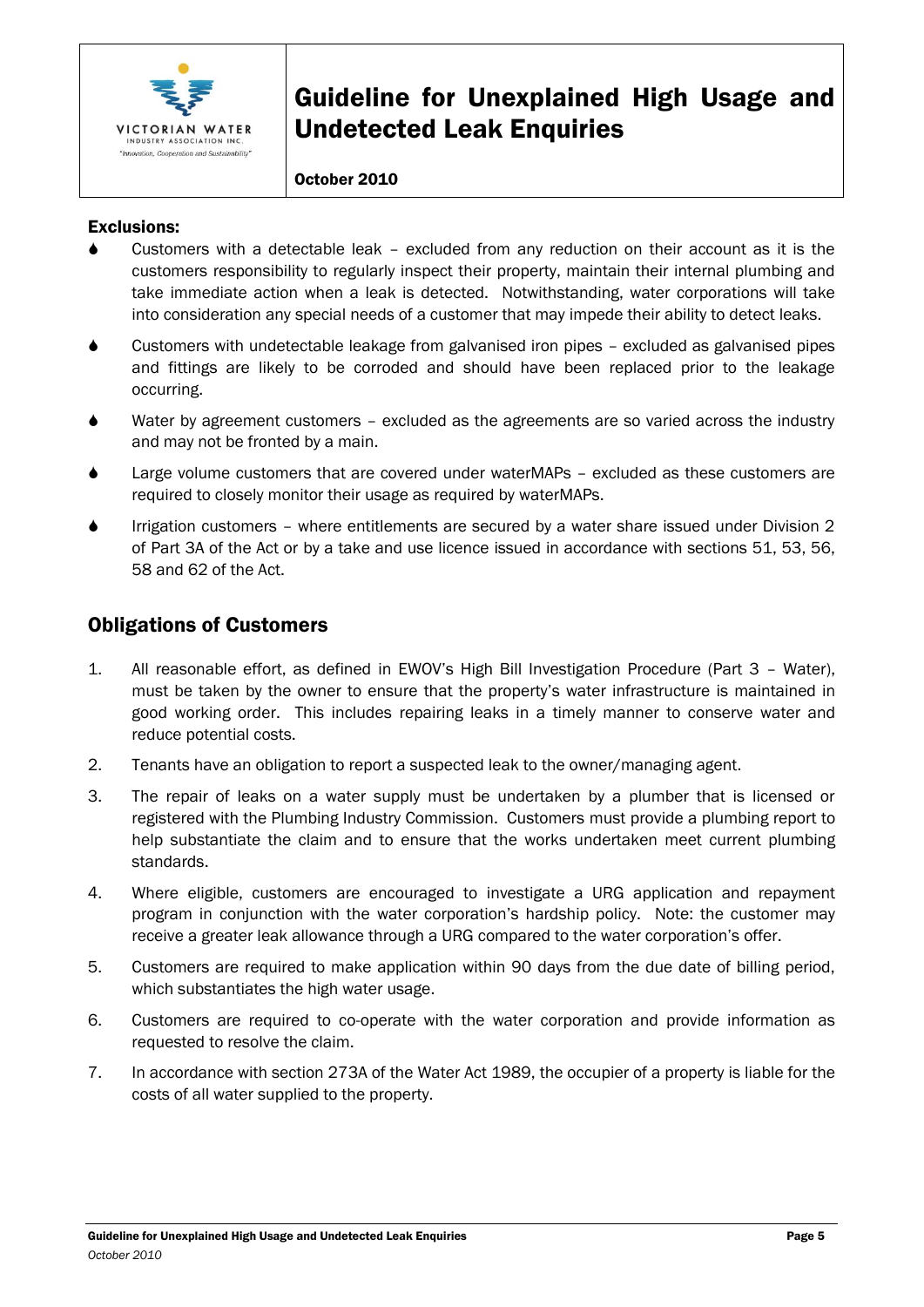

#### October 2010

### <span id="page-7-0"></span>Obligations of the Water Corporation

- 1. The water corporation is to communicate sustainable water conservation initiatives to assist customers in managing their water use.
- 2. Assist with high consumption enquiries by educating customers as to the following processes:
	- ♦ Detecting leaks. (i.e. 2 hour tests, overnight tests).
	- Utility Relief Grants or concessions they may be eligible for.
	- Payment arrangement options within the customers capacity to pay, including application to the water corporation's hardship policy.
- 3. As part of the high bill investigation, water corporations will make customers aware of their obligations under the water corporation's policy on unexplained high usage and undetected leaks.
- 4. Water corporations will assess any application by the customer for a leak allowance within 10 business days based on the evidence provided (i.e. Report from Registered Plumber and/or evidence provided to substantiate the claim).
- 5. Provided the customer has met all their obligations, calculate an adjustment as per the minimum guideline for calculating undetected leaks and high usage allowance.
- 6. Communicate the adjustment to the customer. Include information on eligibility on future high consumption requests as per water corporation policy (one every five years per property, per customer). All customers should be notified about their obligations.
- 7. If a property leak has not been repaired following consultation with the water corporation, the water corporation may issue a notice to repair the leak pursuant to Section 150 Notice to Repair and Section 151 Notice of Contravention of the *Water Act 1989*. No adjustment will be considered until the leak is repaired.
- 8. Process adjustment in accordance with the recommended minimum guidelines set out below.
- 9. Water corporations should notify the customer of the high usage either prior to, or at the time of, issuing the account to ensure that the customer is aware of the issue as soon as practicable.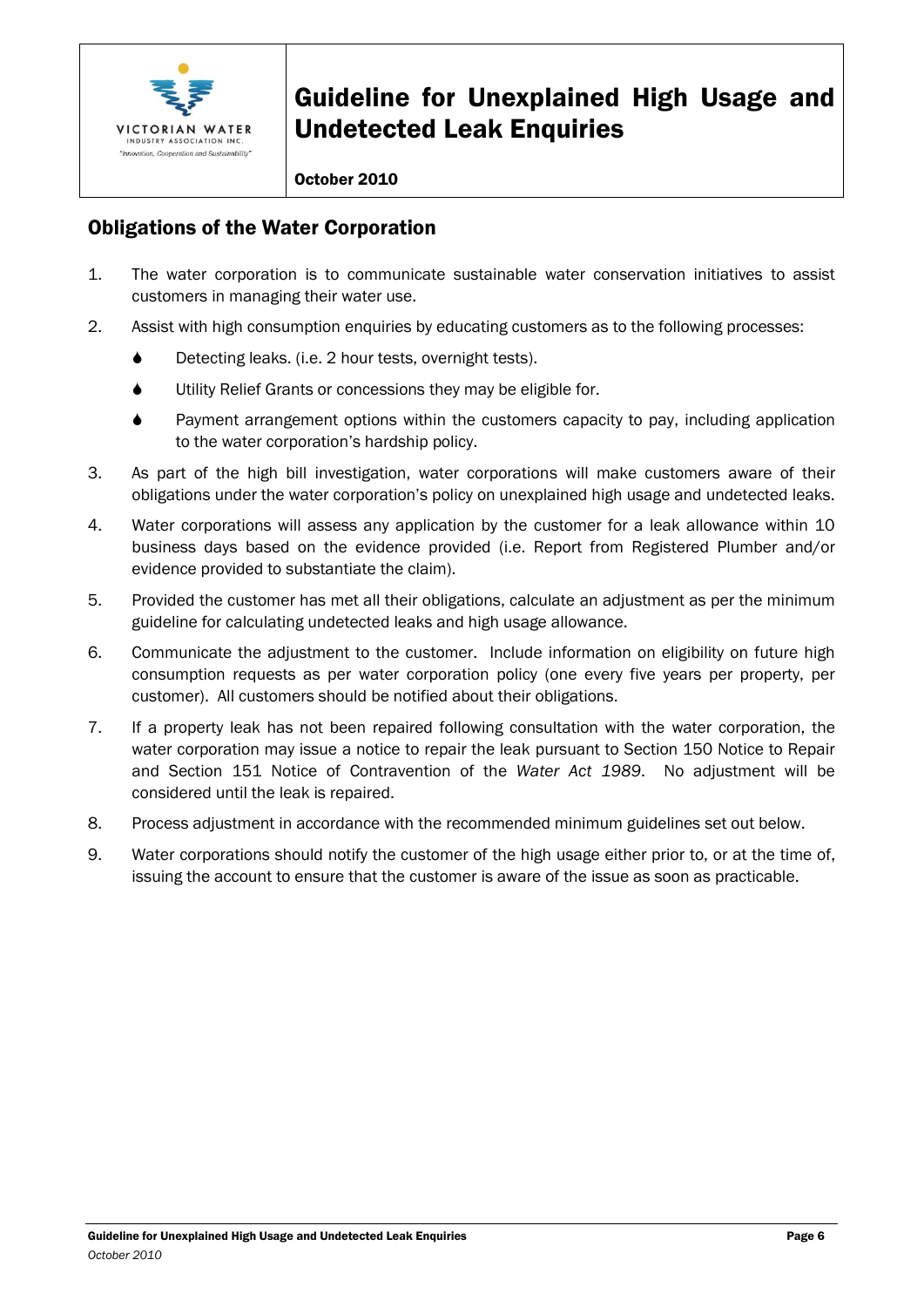

#### October 2010

### <span id="page-8-0"></span>Minimum Guideline for calculating leaks & unexplained high usage allowance

- 1. Customers are only able to receive one allowance every five years, per property. Note: Where there is both a leak and unexplained high usage within the five years per customer per property, it is up to the water corporation's discretion to grant more than one allowance.
- 2. Adjustment provided is 50% of estimated water lost and 50% of the waste water volumetric charge (WWV) or Sewerage Disposal Charge (SDC) where applicable. The maximum allowance is capped at \$1,000. Water corporations have the discretion to increase this allowance on a case by case basis.
- 3. Adjustment is calculated as follows where:

*A = average use for the same or similar period. Where appropriate, average use may be calculated using up to three years of historic water usage.* 

*H= high volume use for the period of the leak.* 

#### *Adjustment = (H – A)/2.*

- 4. To calculate the water rebate multiply the kilolitre adjustment from point three by the kilolitre rate.
- 5. To calculate the WWV charge or SDC multiply the adjustment from point three by the discharge factor and per kilolitre rate.
- 6. Apply a cap of \$1,000 per claim.

### No allowances are given for detectable leaks – refer to Exclusions on Page 5.